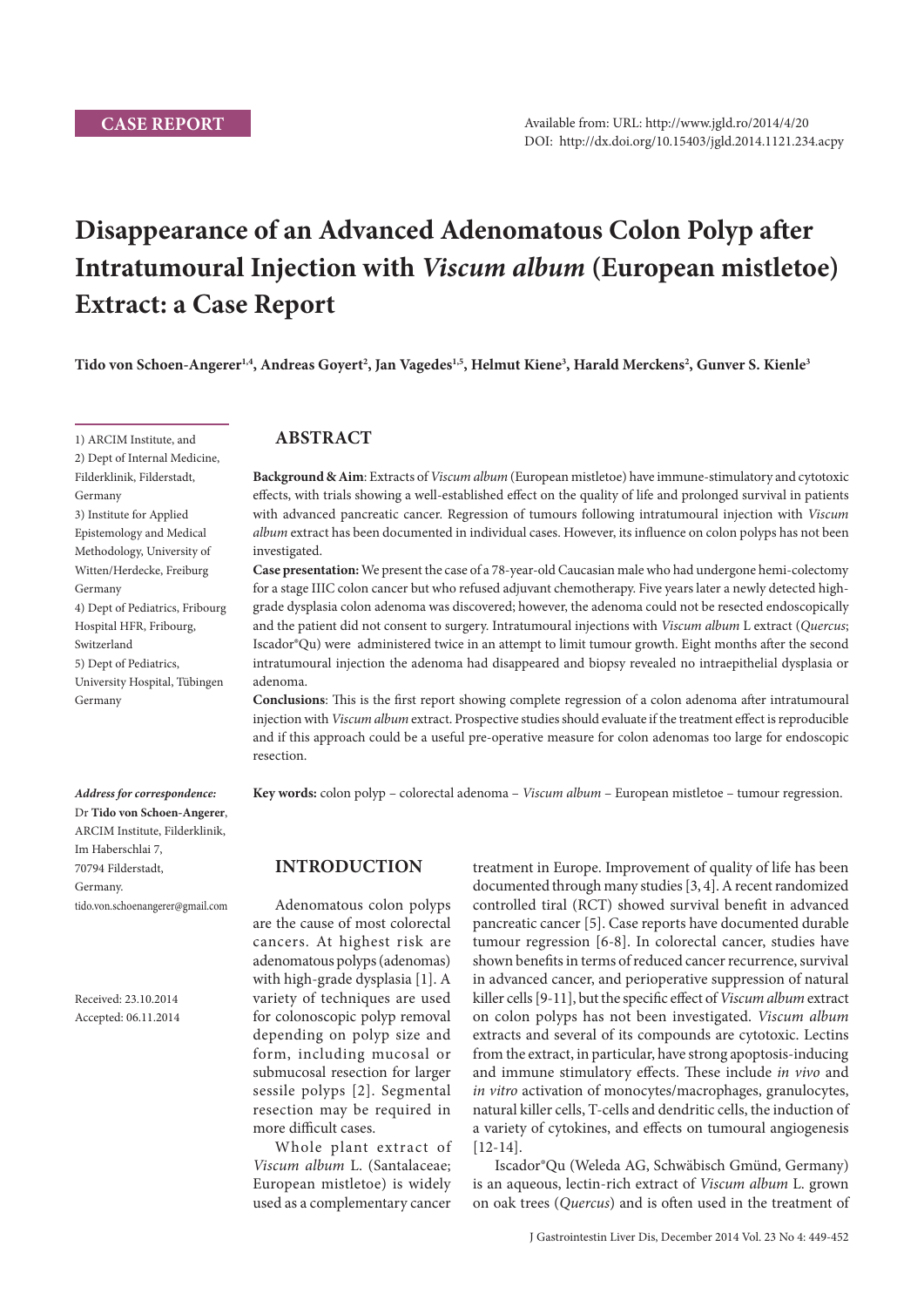colon cancer. Production involves fermenting the fresh plant with *Lactobacilli spp* and sterile filtration. Series 0 and 1 are packs of 7 1mL ampoules, typically given as subcutaneous injections 2 or 3 times weekly with ascending strength. Series 0 includes strengths 0.01mg/mL, 0.1mg/mL, and 1mg/mL. Series 1 includes strengths 0.1mg/mL, 1mg/mL, and 10mg/ mL ampoules. "Iscador®Qu 5mg spezial" is a 5mg presentation with a lectin content of 391± 18.3 ng/mL [15]. Iscador®Qu is licensed for the German market by the German Federal Institute for Drugs and Medical Devices.We report the case of a male patient who refused resection of a colon adenoma and received intratumoural injections with *Viscum album* extract.

### **CASE REPORT**

A Caucasian man had undergone hemi-colectomy at age of 78 years for an adenocarcinoma of the left colon. He had been otherwise healthy with normal weight, and had never smoked. He drank 1-2 glasses of wine a few evenings a week and ate a balanced diet with meat no more than twice per week. His father had died of colon cancer at age 86.

The carcinoma had infiltrated the surrounding fat tissue, had caused carcinomatous lymphangitis, and had metastasized to 21 regional lymph nodes (17 adjacent to the colon, 4 along blood vessels). It was classified as adenocarcinoma pT3 pN2 cM0 pL1 V0 R0 G3, stage IIIC. The patient's carcinoembryonic antigen (CEA) level was within normal limits  $\langle$  3 ng/mL). The patient refused adjuvant chemotherapy but accepted complementary treatment with *Viscum album* extract (Iscador®Qu). He injected Iscador®Qu subcutaneously every two days at home, beginning with one pack of Series 0, then with Series 1 in treatment cycles of 4 weeks with treatment breaks of increasing length (2, 4, 6 weeks, then 3 months). He observed no reactions to the injections other than mild redness at the injection site initially after each injection (later only at strength 10mg/mL). He also started taking a herbal remedy containing wild strawberry leaves and grape leaves (Hepatodoron®, Weleda AG, Schäbisch Gmünd, Germany), two tablets three times daily (ongoing when we last met this patient on 7th July 2014).

Colonoscopy and laboratory tests (including complete blood count, liver function tests, and CEA) were done at months 6, 12, and 24 postoperatively and were normal except for mild macrocytic anaemia. At 24 months, two small hyperplastic rectum polyps were detected and removed. He remained in good health except for a dental abscess at month 22, and had normal bowel movements without blood.

Five years postoperatively, now aged 83 years, this patient complained of psychological stress over several months due to the worsening health of his wife. Iscador® treatment breaks were therefore shortened to 4 weeks each. At routine colonoscopy that same month (Fig. 1), three budding sessile polyps were discovered on biopsy from the distal and mid-sigmoid colon as well as the transverse colon (Fig. 2A). Pathology of the mid-sigmoid polyp revealed a broad-based tubular adenoma with high-grade intraepithelial dysplasia; the pathology was performed by a private pathologist (Nurtingen, Germany). The patient cancelled the planned endoscopic resection due to the hospitalization of his wife; she died only days later. One month later he accepted a renewed colonoscopy but did not consent to resection, fearing complications. Instead, "Iscador®Qu 5mg spezial" was injected directly into the polyp.

Eight months later the patient finally agreed to colonoscopic resection. An MRI of the abdomen revealed no colon wall transgressing tumour growth, no lymph node metastases, and no focal lesions. Chest X-ray showed mild, age-related emphysema. On colonoscopy the polyp had an uneven surface and had grown, measuring now 7x4 mm and 3mm in height (Fig. 2B). Submucosal saline injection to raise the polyp revealed a non-lifting sign, indicating deeper submucosal infiltration so that endoscopic resection was not considered a viable option. 10mg Iscador®Qu was injected into the polyp and the area marked with methylene blue for later resection. No further biopsy was taken. Both intratumoural *Viscum album* injections were well tolerated.

Segmental colon resection was recommended but the patient decided against the intervention, fearing surgery could jeopardize his good general health. Nine months later, the methylene blue marked area was easily identified during colonoscopy but the polyp had now disappeared (Fig. 2C).



**Fig. 1.** Timeline of tumour events and interventions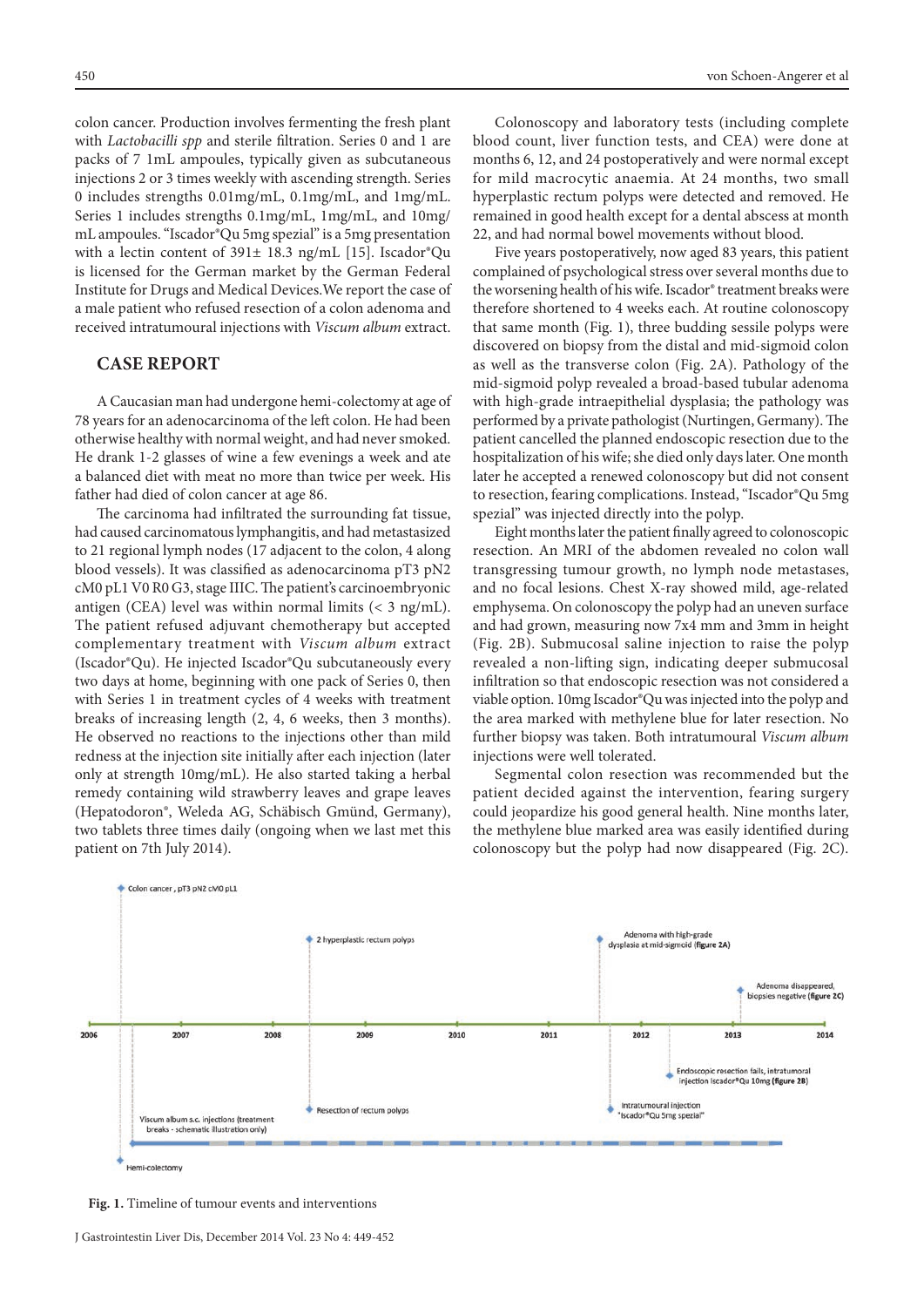

Fig. 2. A) Adenoma at first biopsy. B) Adenoma before the second intratumoural injection and labeling with methylene blue (upper image with narrow band imaging). C) Adenoma has disappeared (ink marked area).

Biopsy samples taken from the area revealed no signs of intraepithelial dysplasia or adenoma. Patient perspective: "I believe the new tumour was a result of the stress from the illness of my wife. I decided against an operation because I did not want to risk my good health at the time. The good outcome confirmed to me that we should not blindly handover responsibility to doctors but also trust our own intuition."

The patient read the final report and gave signed informed consent for its publication. This case is reported according to CARE guidelines [16].

#### **DISCUSSION**

Following two intratumoural injections of *Viscum album* extract a complete regression of a high-grade adenomatous colon polyp was observed and confirmed by pathology. The sequence of events we have documented in this patient – culminating in the disappearance of adenoma after two intratumoural injections - indicate an effect of *Viscum album* extract treatment. Spontaneous disappearance of colon polyps sometimes occurs in patients with familial adenomatous polyposis, and spontaneous remission of an invasive colorectal cancer has previously been reported [17, 18]. However, disappearance of colon polyps is otherwise uncommon [19]. Remission of malignant tumours after intratumoural injection of *Viscum album* extracts has been reported for cutaneous B-cell lymphoma, cutaneous squamous cell carcinoma, and malignant melanoma [6-8], but not yet for colon adenomas. The effect is plausible given the known immune-stimulatory and cytotoxic effects of *Viscum album* extract [12-14].

The overall outcome in this patient, in light of his refusal of chemotherapy, was favourable: observed 5-year survival for stage IIIC colorectal cancer is only around 28% in these patients [20]. The subcutaneous *Viscum album* extract injections may have contributed to this outcome [9] but were not sufficient to prevent adenoma formation. Case reports of tumour remission after intratumoural injection suggest that concentration of the extract at the tumour site is of key importance.

Regardless of the fortunate outcome in this case, resection of colon adenoma is always advisable. Endoscopic resection can be done even for larger polyps, and the positive predictive value of a non-lifting sign for sub-mucosal invasion is only 80% [2, 21]. Other experienced practitioners may have attempted endoscopic resection in this patient.

A method to reduce polyp size could be useful in cases where an adenoma is too large for endoscopic resection and/ or when the patient, after being fully informed of treatment options, does not accept the recommended therapy [22].

The safety of *Viscum album* extracts has been well documented [13]. As part of the intended immune reaction, patients typically experience some redness and swelling at the subcutaneous injection site (as in this patient) and/or low-grade fever. Anaphylactic reactions are possible, but very rare [13].

## **CONCLUSIONS**

This is the first report showing complete regression of a colon adenoma after intratumoural injection with *Viscum*